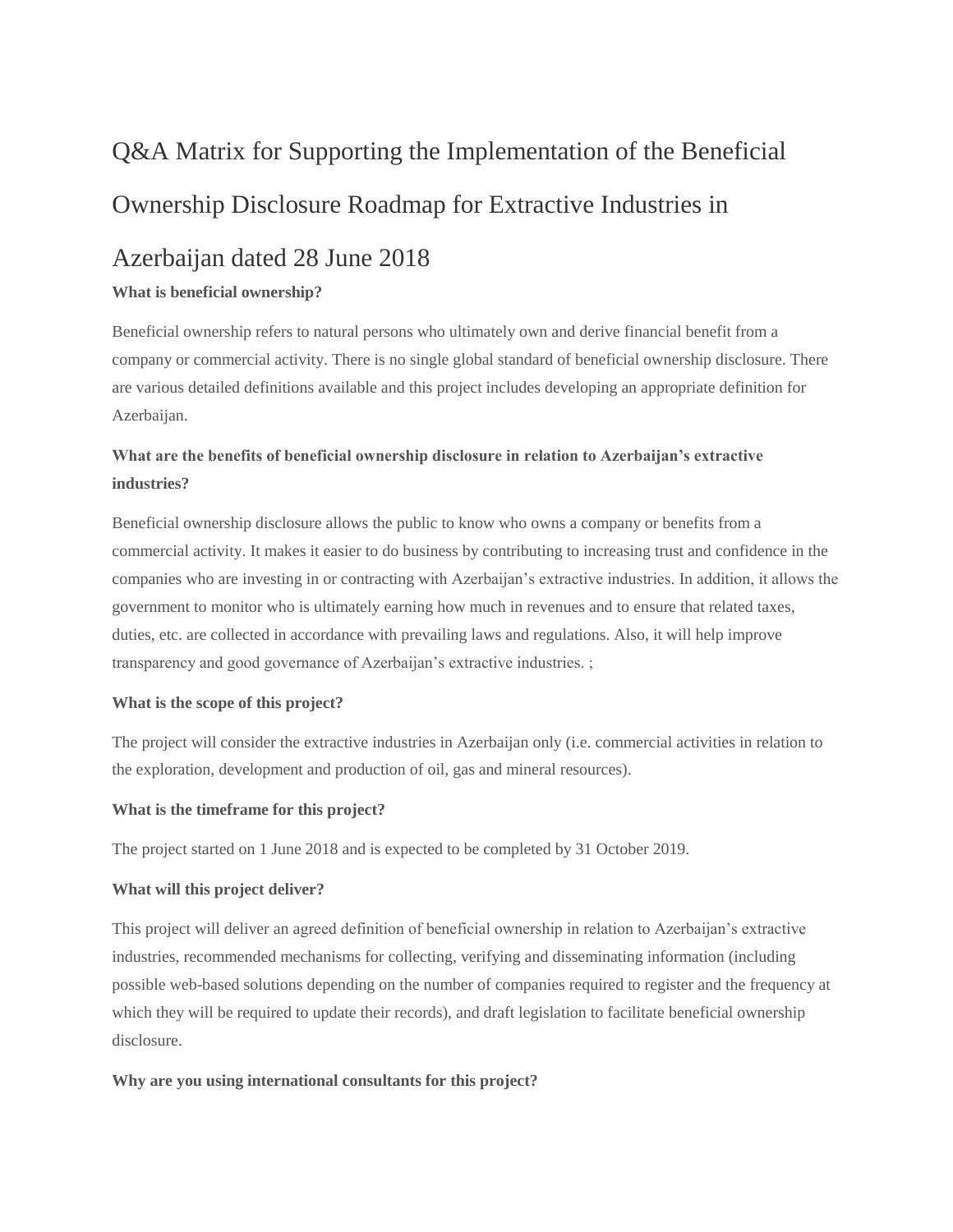Local consultants, including a member of the Azerbaijani Bar and a partner in a local subsidiary of an international accounting firm (BDO Azerbaijan LLC), are carrying out the project in direct affiliation with international consultants with relevant experience in similar assignments in different jurisdictions. These international consultants will assist BDO and allow Azerbaijan to benefit from their knowledge about international good practice in this area.

#### **What types of companies will have to report beneficial ownership information?**

While no decision has been made regarding companies that would be subject to beneficial disclosure obligations, companies likely to be included engage in one or more of the following activities:

- *apply for exploration licenses;*
- *conduct exploration;*
- *develop oil, gas or mineral resources;*
- *produce oil, gas or minerals;*
- *export oil, gas or minerals;*
- *purchase the state's share of oil, gas and minerals production; and*
- *jointly contract with each other to perform any of the activities stated above or related commercial activities*

#### **Who will be able to access the information?**

While aiming to improve transparency and reflecting full public disclosure as the main guiding principle, the extent of access to the beneficial ownership information will form part of the mechanisms to be agreed among relevant stakeholders during the project and ultimately to be facilitated through enacted enabling legislation and regulation.

#### **How will the information be accessed?**

This will also form part of the mechanisms that are to be agreed during the project implementation. The expectation is that it will be available online.

#### **What implications will the disclosure of beneficial information have for commercial confidentiality?**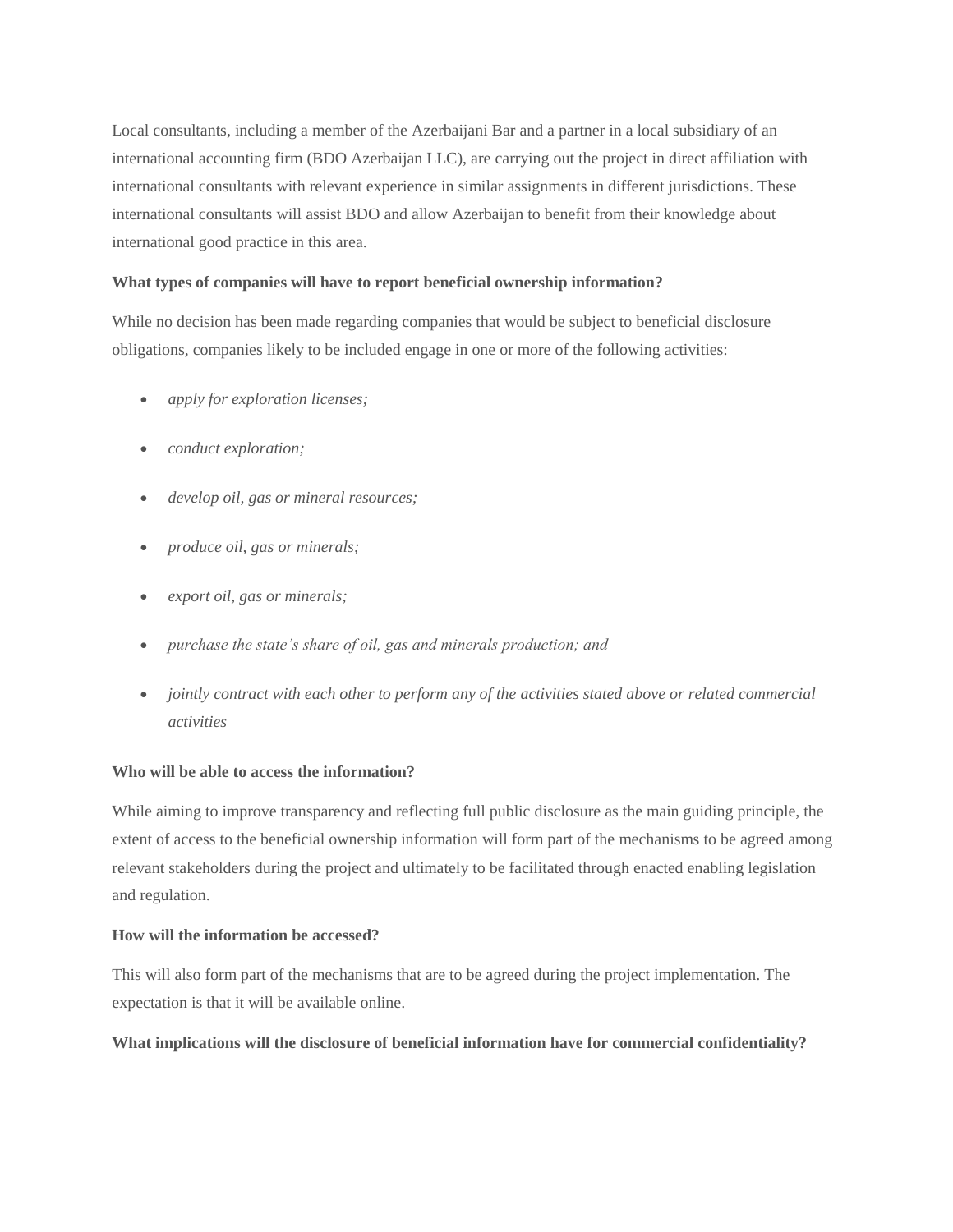The disclosure will not include trade secrets or proprietary information. Steps will also be taken to protect information - such as residential addresses relating to Beneficial Owners - that might prejudice the personal security of them and their families.

#### **What activities will the project include?**

The project will include desktop research on international good practice, review of Azerbaijani legislation, engagement with stakeholders and two consultation exercises.

#### **Who are the Government of Azerbaijan sponsoring agencies?**

The implementing agency is SOFAZ and the executing agency is the Ministry of Finance.

#### **Why is the Asian Development Bank (ADB) funding this project?**

ADB has a longstanding involvement in developmental priorities as agreed between the Government of Azerbaijan and ADB, and in close consultation and coordination with its development partners. To enhance its developmental effectiveness, ADB is keen to help improve transparency and establish good governance practices. This project is part of technical assistance provided by ADB to Azerbaijan.

For any queries, please contact Ms. Yagut Ms. Yagut Iltifat Ertenliche, Project Officer, Azerbaijan Resident Mission at yertenliche@adb.org or +9885588106 or Mr. Roland Pladet, Principal Finance Specialist, Energy Division, Central and West Asia Department, Manila, Philippines at rpladet@adb.org or +6326326178.

#### **How can interested stakeholders engage in the consultation process?**

The Consultant can be contacted directly at

E-mail: beneficial.ownership@bdo.az

#### Tel: +994 12 4886610

or via EITC to address any specific queries from interested stakeholders. There will also be opportunities to respond to consultations and/or participate in plenary consultative sessions to be organized during project implementation.

#### **Are any presentations and/or consultations planned during project implementation?**

Yes, the tentative schedule of presentations/consultations can be found at EITC website

## **Are there any good examples of beneficial ownership disclosure registers in other countries with significant extractive industries?**

Yes, beneficial ownership registers have been established in: